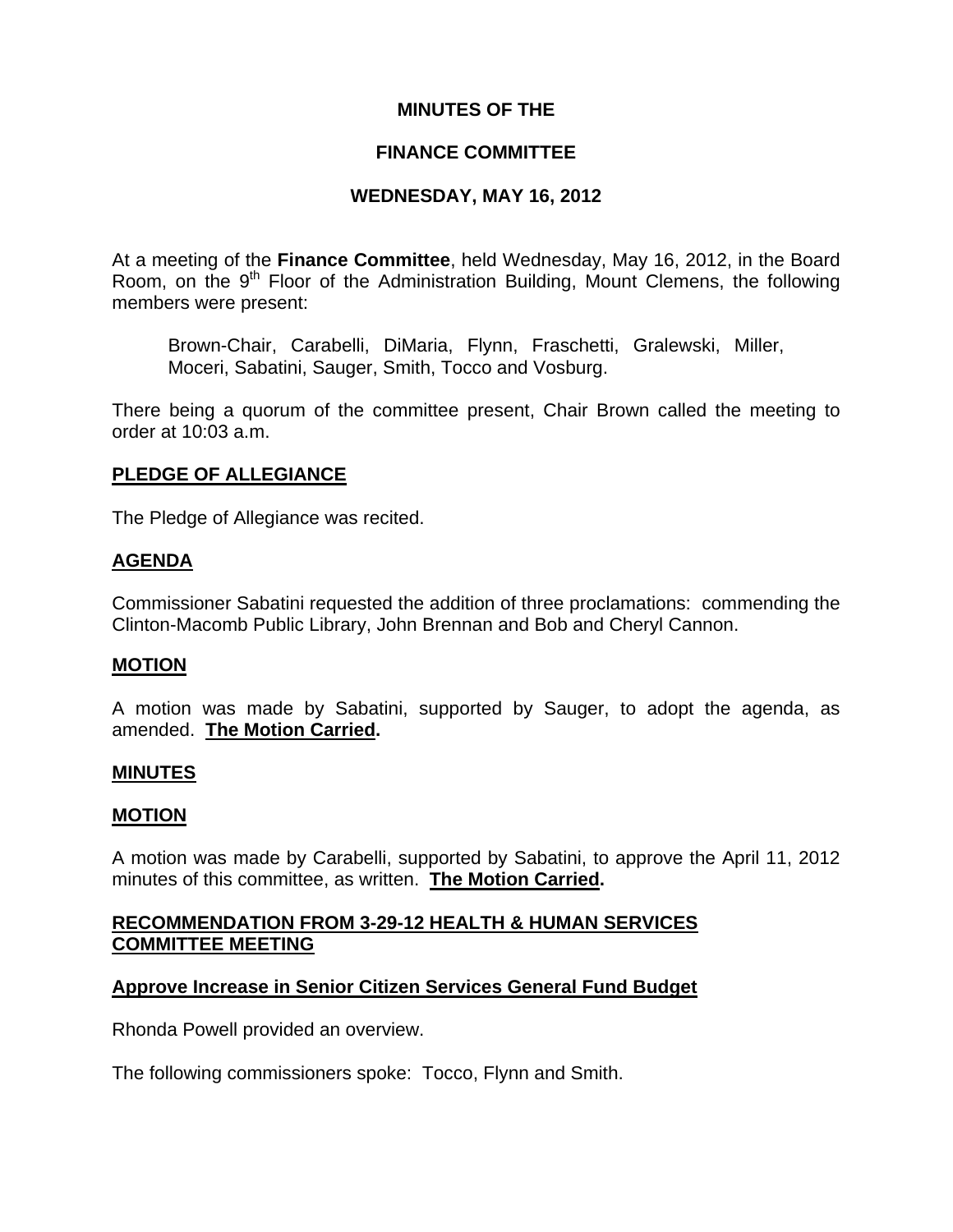# **COMMITTEE RECOMMENDATION – MOTION**

A MOTION WAS MADE BY CARABELLI, SUPPORTED BY SMITH, TO RECOMMEND THAT THE BOARD OF COMMISSIONERS APPROVE AN INCREASE IN THE SENIOR CITIZEN SERVICES GENERAL FUND BUDGET FOR \$29,057.93 IN SPECIAL NEEDS FUNDS WHICH HAVE BEEN RECEIVED THROUGHOUT PREVIOUS YEARS THROUGH FUNDRAISING EFFORTS; THE REQUESTED FUNDS ARE CURRENTLY IN THE FUND BALANCE; FURTHER, THIS BUDGET ACTION ADDRESSES BUDGETARY ISSUES ONLY. IT DOES NOT CONSTITUTE THE COMMISSION'S APPROVAL OF ANY COUNTY CONTRACT. IF A CONTRACT REQUIRES COMMISSION APPROVAL UNDER THE COUNTY'S CONTRACTING POLICY OR THE COUNTY'S PROCUREMENT ORDINANCE, SUCH APPROVAL MUST BE SOUGHT SEPARATELY; FURTHER, A COPY OF THIS BOARD OF COMMISSIONERS' ACTION IS DIRECTED TO BE DELIVERED FORTHWITH TO THE OFFICE OF THE COUNTY EXECUTIVE. **THE MOTION CARRIED.** 

## **ITEM WAIVED BY JUSTICE & PUBLIC SAFETY COMMITTEE CHAIR**

### **Approve Renewal of Macomb Auto Theft Squad Grant/Prosecutor's Office**

### **COMMITTEE RECOMMENDATION – MOTION**

A MOTION WAS MADE BY DiMARIA, SUPPORTED BY SAUGER, TO RECOMMEND THAT THE BOARD OF COMMISSIONERS CONCUR IN THE REQUEST OF THE PROSECUTOR'S OFFICE AND APPROVE THE RENEWAL OF THE MACOMB AUTO THEFT SQUAD GRANT FOR 2012/2013, REQUIRING A COUNTY MATCH OF \$70,002.50; FURTHER, A COPY OF THIS BOARD OF COMMISSIONERS' ACTION IS DIRECTED TO BE DELIVERED FORTHWITH TO THE OFFICE OF THE COUNTY EXECUTIVE. **THE MOTION CARRIED.** 

## **BUDGET REQUEST FOR ETHICS BOARD**

Dr. Amboyer, Chair of the Ethics Board, overviewed the budget request and how the funds will be utilized. Karen Smith, Vice-Chair, was also present.

The following commissioners spoke: Brown, Flynn, Moceri, Vosburg, Miller, Smith and Sauger.

#### **COMMITTEE RECOMMENDATION – MOTION**

A MOTION WAS MADE BY MILLER, SUPPORTED BY GRALEWSKI, TO RECOMMEND THAT THE BOARD OF COMMISSIONERS APPROVE A BUDGET FOR THE ETHICS BOARD IN THE AMOUNT OF \$60,000, WITH FUNDING AVAILABLE IN THE GENERAL FUND CONTINGENCY ACCOUNT; FURTHER, A COPY OF THIS BOARD OF COMMISSIONERS' ACTION IS DIRECTED TO BE DELIVERED FORTHWITH TO THE OFFICE OF THE COUNTY EXECUTIVE. **THE MOTION CARRIED.**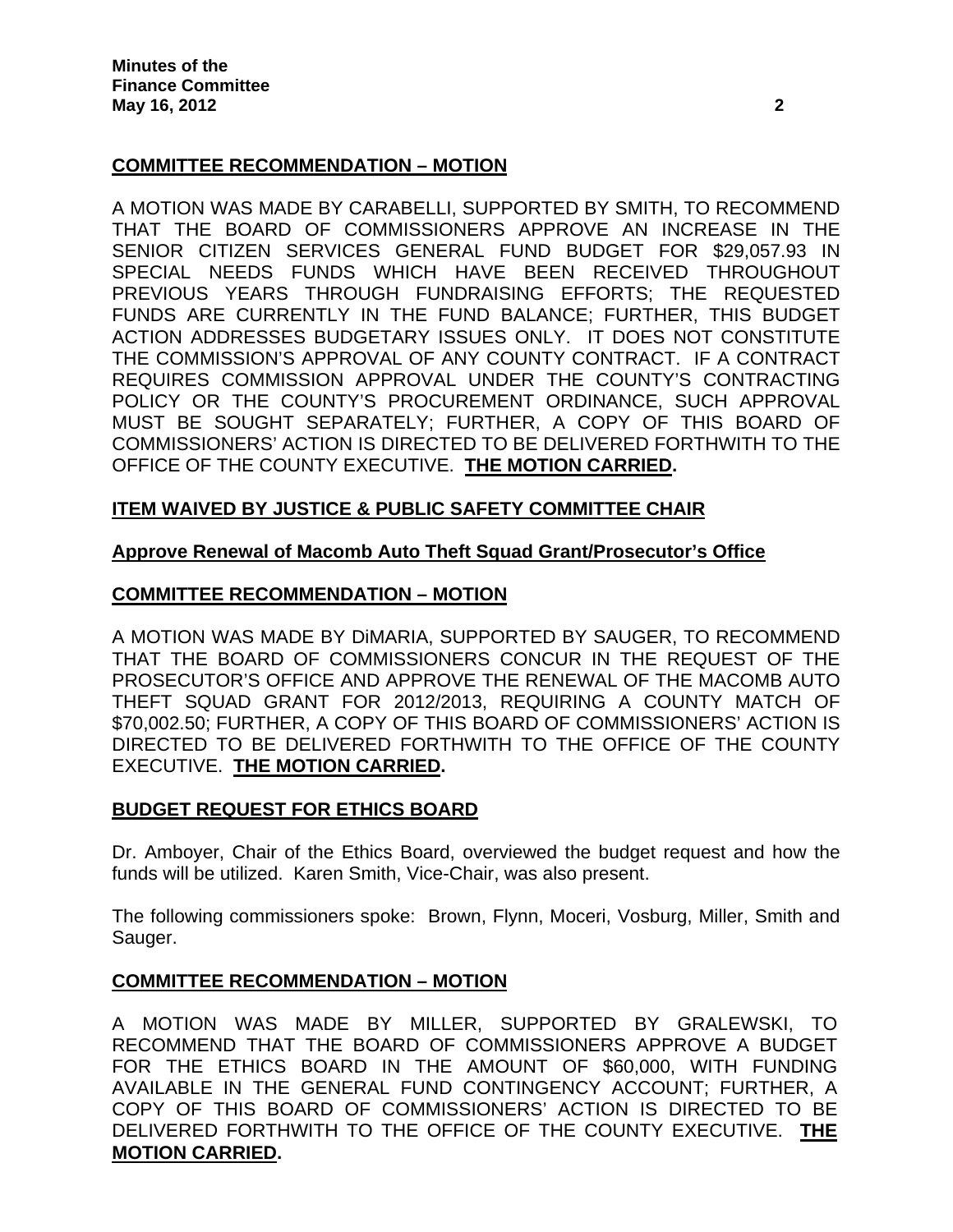# **REPORT BY HUMAN RESOURCES DEPARTMENT DIRECTOR REGARDING MILITARY SERVICE PURCHASES**

Eric Herppich explained that action was taken in 2011 to suspend the purchase of prior county, government and military service time as long as it did not violate any collective bargaining agreements. He said that after review of the collective bargaining agreements and the Macomb County Retirement Ordinance, the purchase of military service credit should be continued and will be allowed moving forward.

The following commissioners spoke: Carabelli and Miller.

Board Chair Vosburg wondered how often requests are received and how much it costs the retirement system. Mr. Herppich said he will ask the Finance Department to provide a report.

Commissioner Flynn asked if an employee pays the true cost for the impact to the retirement system. Mr. Herppich responded that an employee does not pay the true cost, and he will have the Finance Department provide a breakdown of the costs.

### **MOTION**

A motion was made by Sauger, supported by Gralewski, to receive and file the report by the Human Resources Department Director regarding military service purchases. **The Motion Carried.** 

## **REPORT BY CORPORATION COUNSEL ON LITIGATION REGARDING HILLSIDE PRODUCTIONS**

George Brumbaugh gave an overview of the Hillside Productions lawsuit that was pending in federal court, which included monies owed for guaranteed parking revenues, advertising and use and lease of the building.

The following commissioners spoke: Brown, Tocco, Flynn, Vosburg, Sauger, Smith and Moceri.

Mr. Brumbaugh said he will report back when the monies are received from Hillside and where the funds will go in the budget, as well as the issue of any new lease agreement.

Mr. Brumbaugh gave an update on a case regarding retirement plans and mortality tables.

## **MOTION**

A motion was made by Smith, supported by Sauger, to receive and file the reports by Corporation Counsel. **The Motion Carried.**